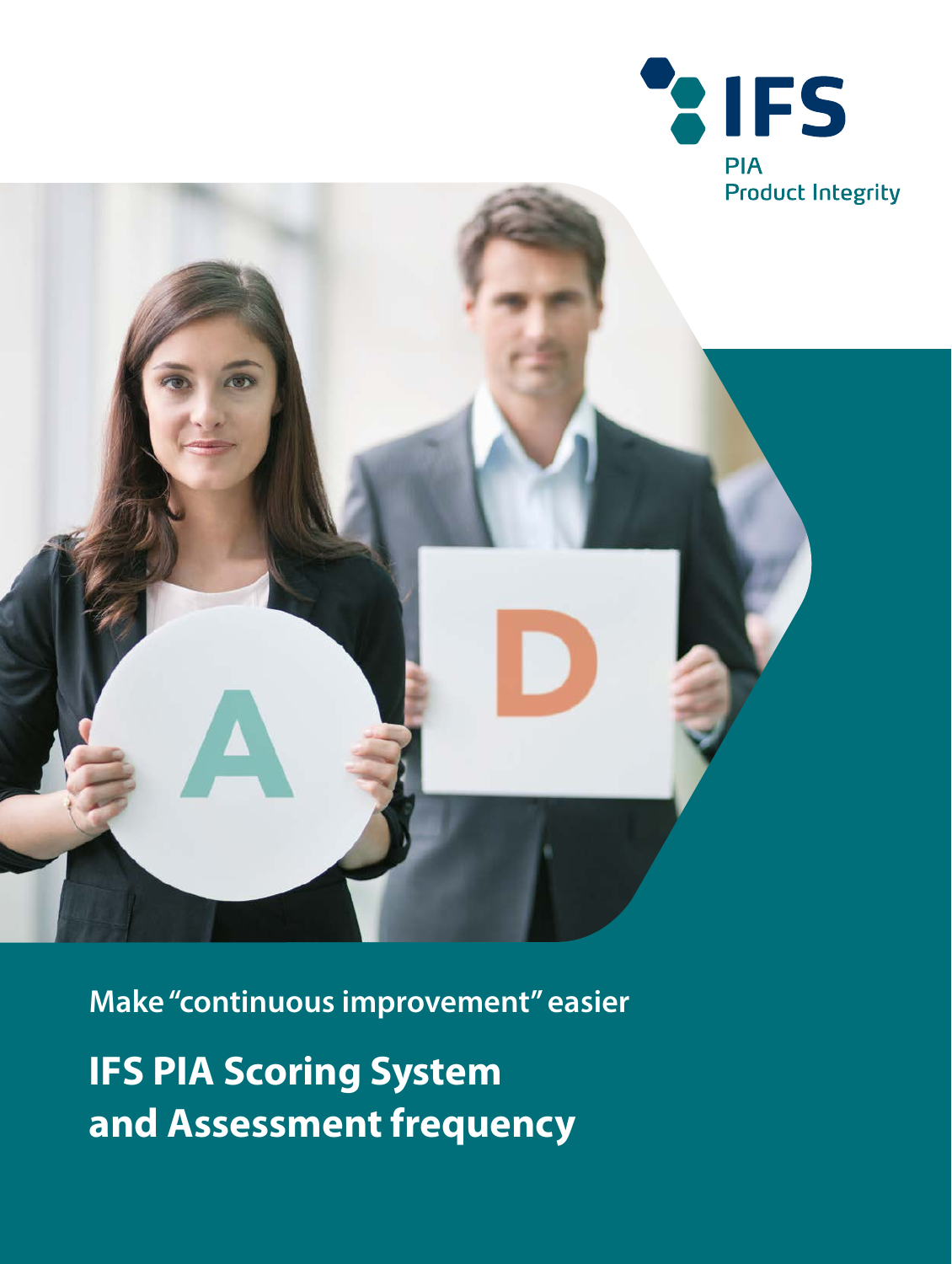# IFS PIA Scoring System



All enterprises aim to secure and improve their market position by continuous optimization of product integrity. An effective tool to accomplish this, is the IFS Product Integrity Assessment.

One of the main objectives of the IFS Product Integrity Assessment is to ensure an continuous process of improvement in terms of product integrity management.

The differentiated scoring system of IFS PIA allows assessors to evaluate assessment findings in relation to the level of compliance with the IFS PIA Requirements. The assessed company can easily derive actions from clearly stated explanations in the report and correct the non-compliances.

Within an IFS PIA Assessment process the assessor evaluates the nature and significance of any deviation or non-conformity. In order to determine whether compliance with the IFS PIA has been met, the assessor has to evaluate every individual IFS PIA Requirement.

The IFS PIA Assessor can use different scorings to evaluate the product integrity management of the company. In the following pages these options will be explained.

 $2 \times 2 \times 2 \times 2$  ,  $2 \times 2 \times 2 \times 2$  ,  $2 \times 2 \times 2 \times 2$  ,  $2 \times 2 \times 2 \times 2$  ,  $2 \times 2 \times 2 \times 2$  ,  $2 \times 2 \times 2 \times 2$  ,  $2 \times 2 \times 2 \times 2$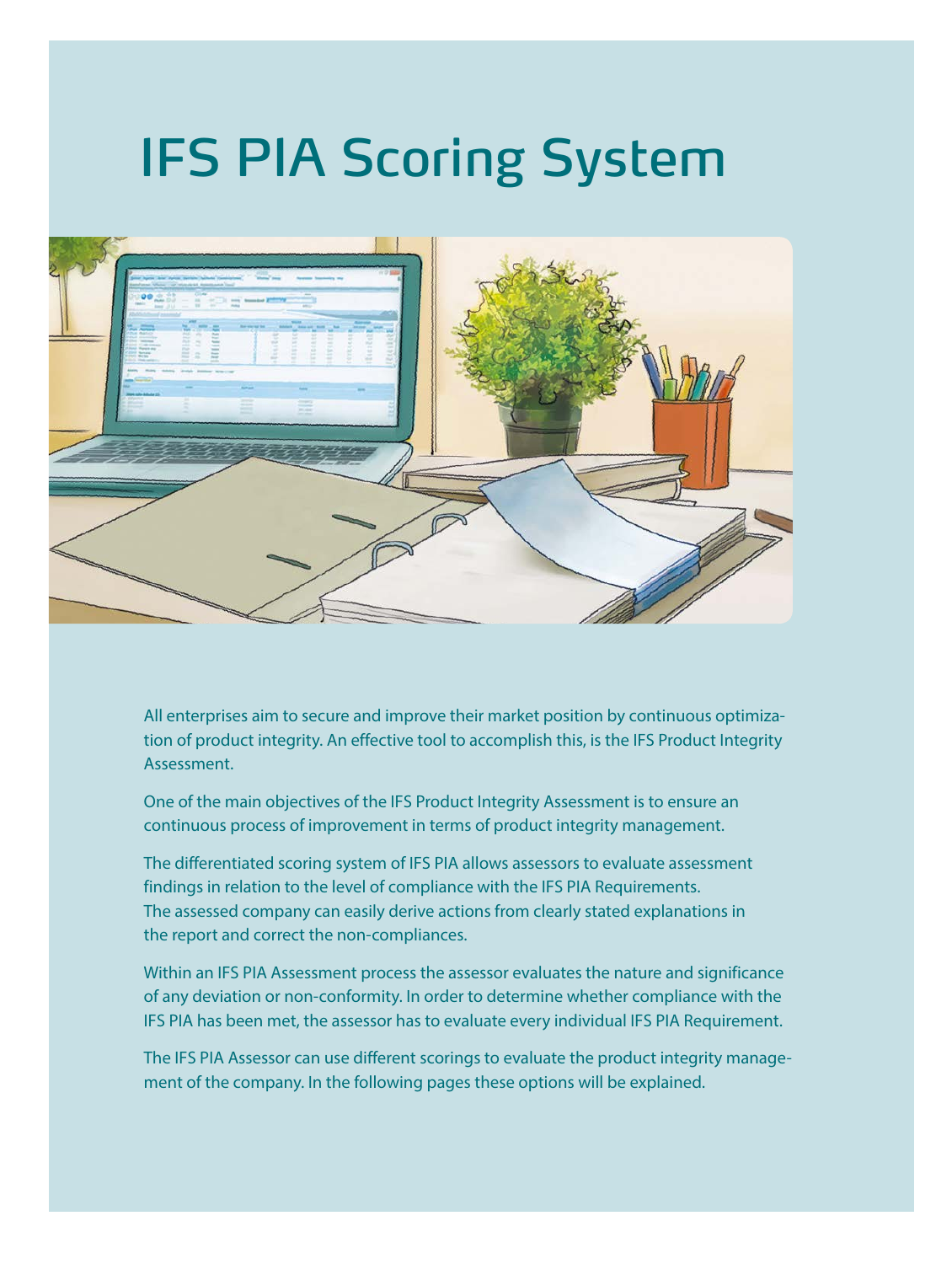## Scoring a requirement as a deviation

| Result | Explanation                                                               | Points | Meaning                                                                     |
|--------|---------------------------------------------------------------------------|--------|-----------------------------------------------------------------------------|
| Α      | Full compliance                                                           | 20     | <b>Perfect implementation</b>                                               |
| Β      | Adequate compliance,<br>improvement possible                              | 15     | Very good implementation, but<br>some opportunities to improve              |
|        | Poor compliance, small<br>part of the requirement<br>has been implemented | 5      | Basic implementation - it works in daily<br>business many topics to improve |
|        | No compliance, requirement<br>has not been implemented                    | $-20$  | Implementation is not sufficient or<br>not done at all                      |

#### **For the regular requirements of the IFS PIA Program, there are four (4) scoring possibilities:**

The above table demonstrates clearly that points can also be awarded for "partial compliance". This allows the assessor to address "room for improvement" without a significant negative impact on the final result of the assessment.

In addition to this scoring, the auditor can decide to give the company a "KO" or a "Major" non-conformity that will subtract points from the total amount of points.

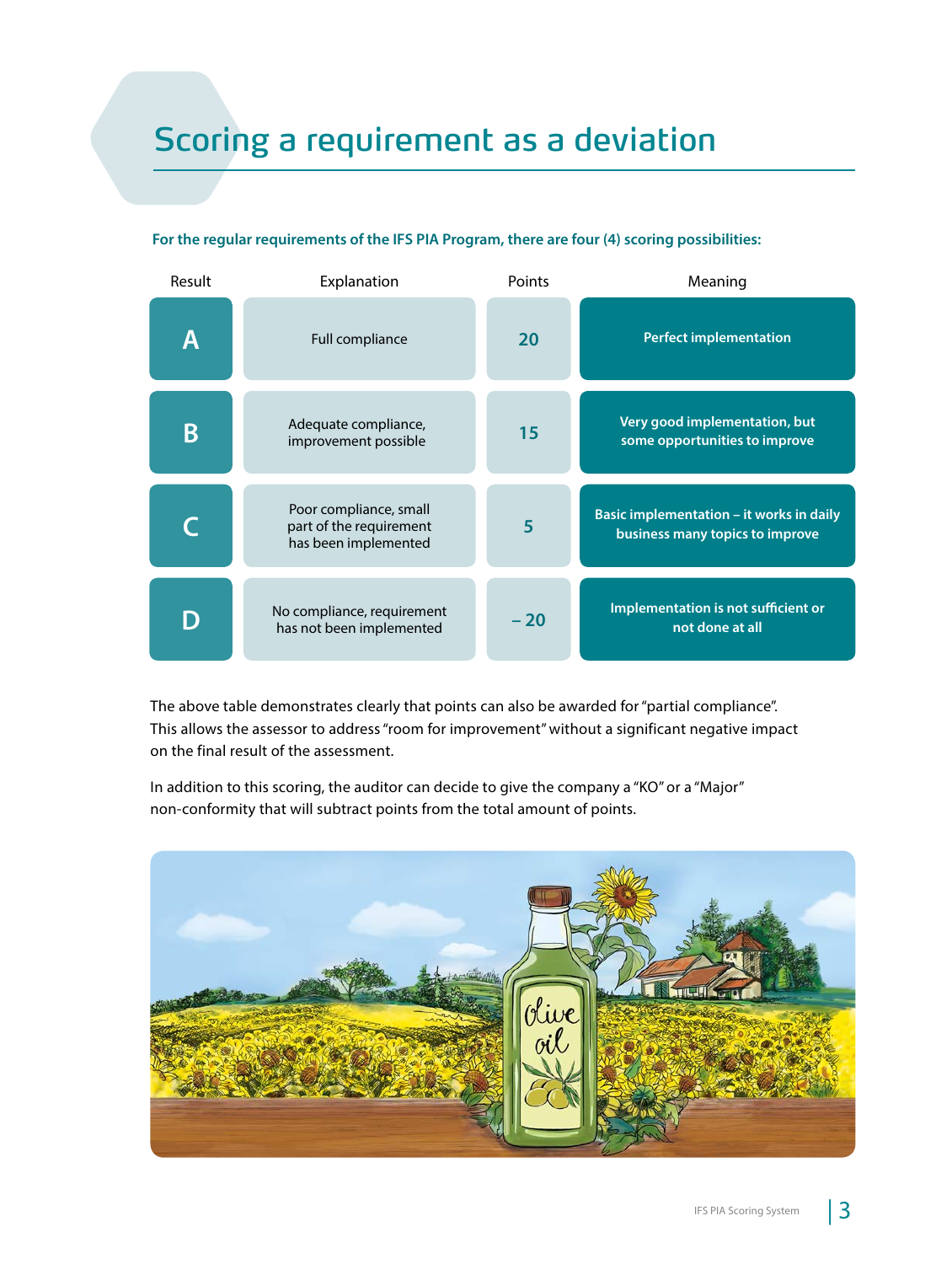## Scoring a requirement as a non-conformity



In IFS PIA, there are two (2) types of non-conformities which are Major and KO. It will lead to a subtraction of points from the total amount.

### > **KO (Knock out)**

A KO (Knock out) non-conformity can be given to any requirement when an intentional product integrity issue (fraud) is identified.

Assessment cannot be completed and 100 % of the possible total amount of points is subtracted.

If during the assessment the assessor establishes that a requirement is assessed with KO, this means that an intentional integrity issue, or fraud, is identified. In that case the company cannot pass the assessment and no letter of confirmation can be issued. This should be reported to the IFS Integrity Program within 2 (two) working days after finishing the assessment to involve the certification body that has issued the IFS Certificate. That certification body has the responsibility to follow up on this non-conformity.

### > **Major**

**A Major non-conformity can be given to any requirement** when an unintentional product integrity issue is identified.

This non-conformity will subtract 50% of the possible total amount of points.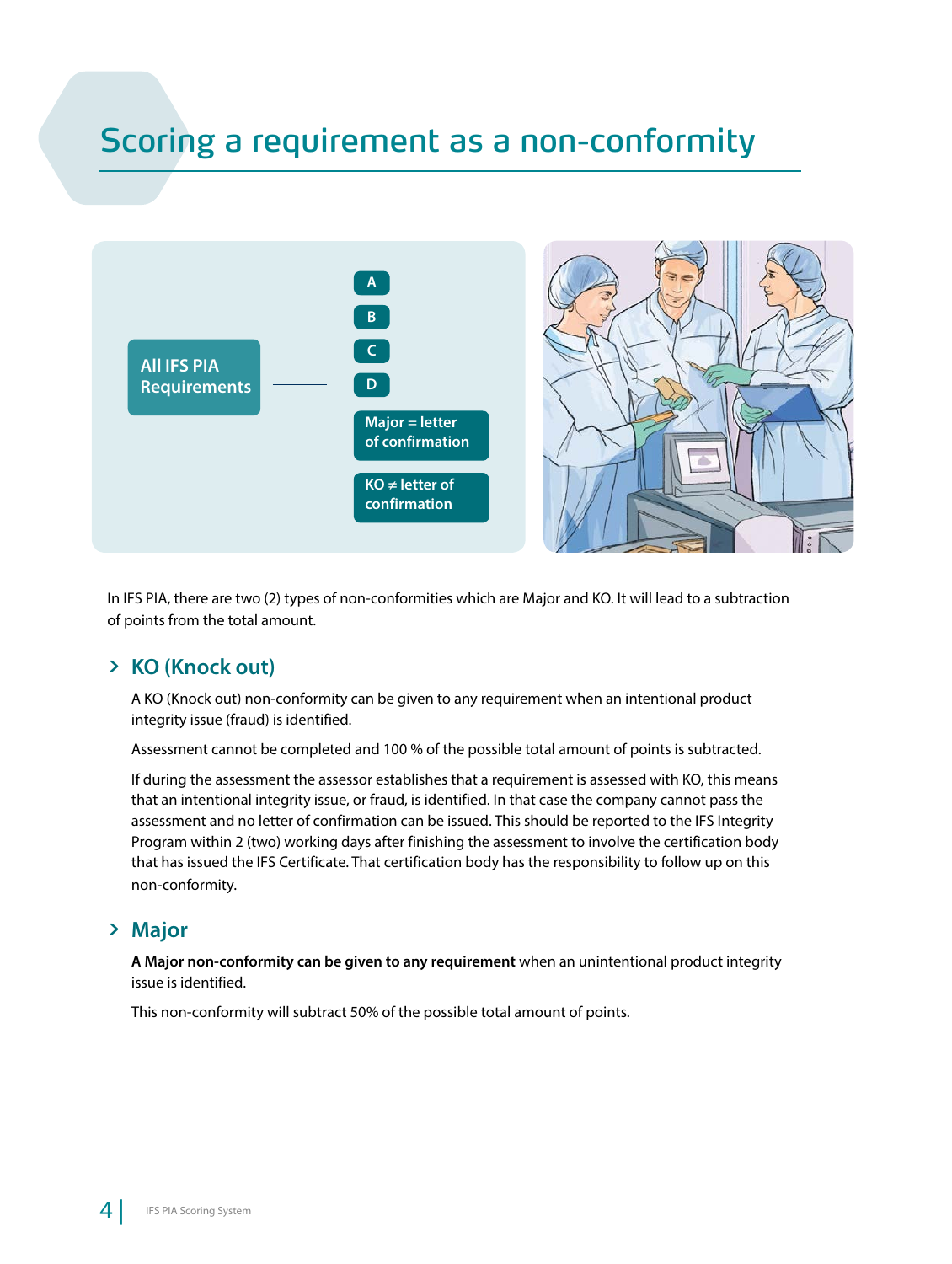## Scoring of the professional conclusion of the assessor

The professional conclusion of the assessor is an overall evaluation of the assessment (considering the preparatory phase of the assessment, the assessment itself and the phase following the assessment until completion, including the improvement and/or corrective action plan), focusing on: drive, risk awareness and level of control of the company in the area of product and process integrity.

The 4 criteria can be rated with A, B or C. The 4th criterion (best/poor practices) can result into a 10 % bonus /malus on the final assessment score:

#### **Chart N° 1: Scoring of the professional conclusion of the assessor**

| <b>Result</b> | <b>Explanation</b> |
|---------------|--------------------|
|               | Plus 10% (bonus)   |
|               | <b>Neutral</b>     |
|               | Minus 10% (malus)  |

The rating for the professional conclusion of the assessor is added after the improvement plan is submitted and reviewed for the final assessment report.

### **Total score of the assessment**

The total score is calculated as following:

#### **TOTAL NUMBER OF POINTS**

**= (total number of relevant IFS PIA Checklist Requirements – requirements scored with N /A) × 20**

#### **Final score (in %)**

**= number of points awarded / total number of points + Inclusion of the assessor's professional conclusion.**

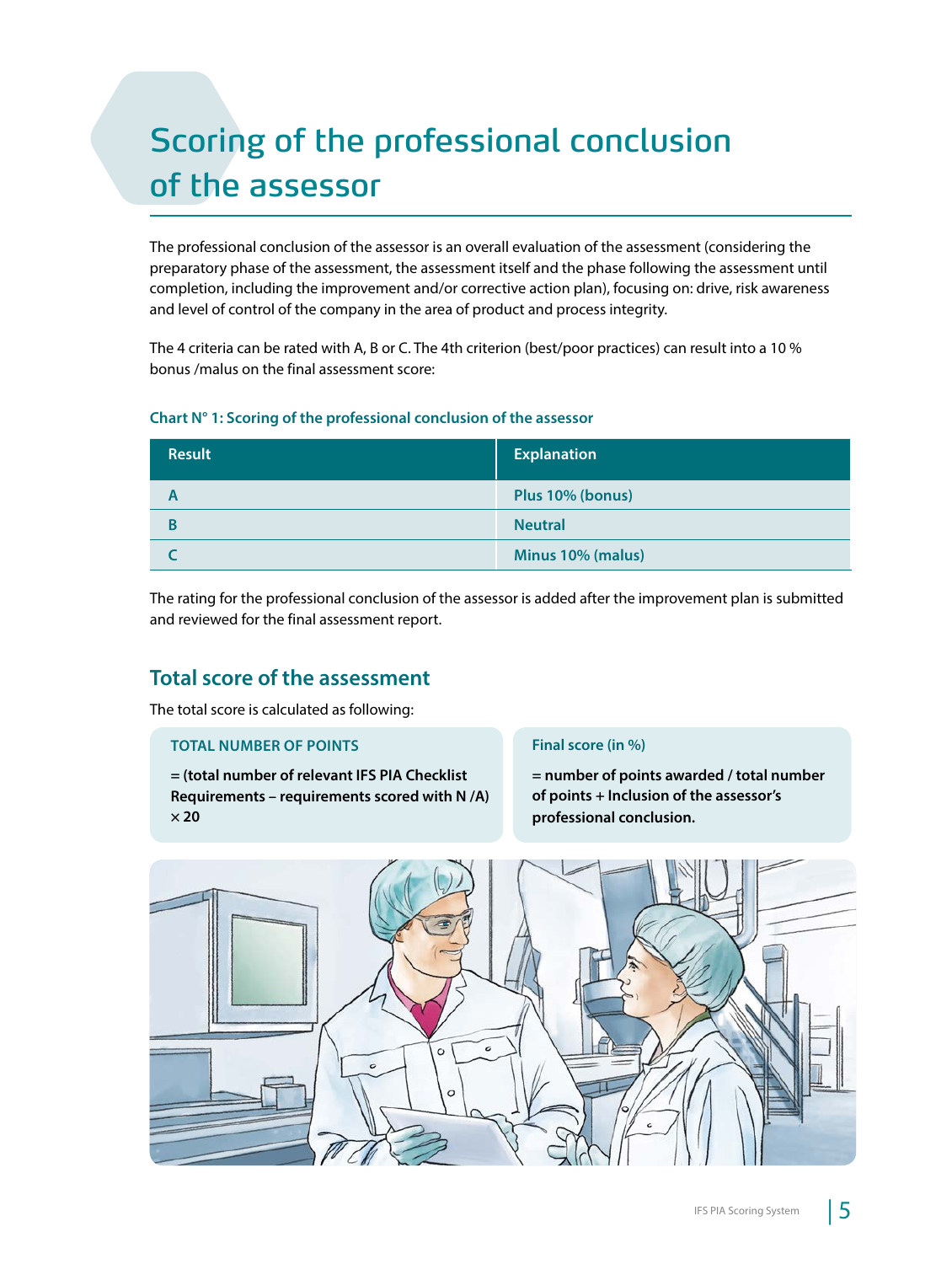## The IFS PIA Improvement- and Corrective Action Plan

After the assessment the assessor shall explain all scorings with B, C and D in the improvement plan and all Major or KO non-conformities in the corrective action plan.

The assessor shall complete all explanations (field A in chart  $N^{\circ}$ 2) and justify the deviations and nonconformities before sending the company the pre-report of the assessment.

### **Company's completion of the improvement- and corrective action plan**

The company is given the opportunity to review the pre-report and draw up an improvement plan (for C and D scores, improvement is expected) and if Majors or KO non-conformities were identified, a corrective action plan.

The improvement plan is not mandatory but meant to facilitate the dialogue between the company and its clients. A corrective action plan is mandatory in case of majors/KO non-conformities.

For the corrective action plan, the company shall enter the correction, root cause and proposed corrective actions (field B of chart N° 2) for all Major and KO non-conformities listed by the assessor. The company shall clearly state the responsibilities and implementation deadlines for corrective actions (field C of chart  $N^{\circ}$  2).

In case of a Major non-conformity, improvement is necessary in order to receive a letter of confirmation. Evidence of implementation of the corrective action shall be delivered with the corrective action plan in order for the certification body to issue the letter of confirmation. At the next audit, the assessor will verify the improvement.

| <b>Number</b><br>of the<br>requirement | <b>IFS PIA</b><br>Requirement                                                                                | <b>Evaluation</b> | <b>Explanation</b><br>(by the<br>assessor) | <b>Correction, root cause</b><br>and corrective action<br>(by th company) | Responsibility, date and<br>status of implementation<br>(by the company) |
|----------------------------------------|--------------------------------------------------------------------------------------------------------------|-------------------|--------------------------------------------|---------------------------------------------------------------------------|--------------------------------------------------------------------------|
|                                        |                                                                                                              |                   | <b>Field A</b>                             | <b>Field B</b>                                                            | <b>Field C</b>                                                           |
| 1.2.1                                  | The company shall<br>have and maintain<br>a current overview<br>of all company sites<br>and their locations. | Major             |                                            |                                                                           |                                                                          |

#### **Chart N° 2: Outline corrective action plan**

In case of a KO non-conformity, the company cannot receive a confirmation letter. It has to start a new application including explanation on root cause and corrective actions. The company cannot start the new application within one year after the assessment with KO non-conformity.

An assessment finding (explanation) in the report and action plan should:

- > refer to a specific requirement
- > relate to objective facts
- > be precisely described and be verifiable
- > represent facts for others in an understandable manner
- > provide a basis for the evaluation according to the IFS System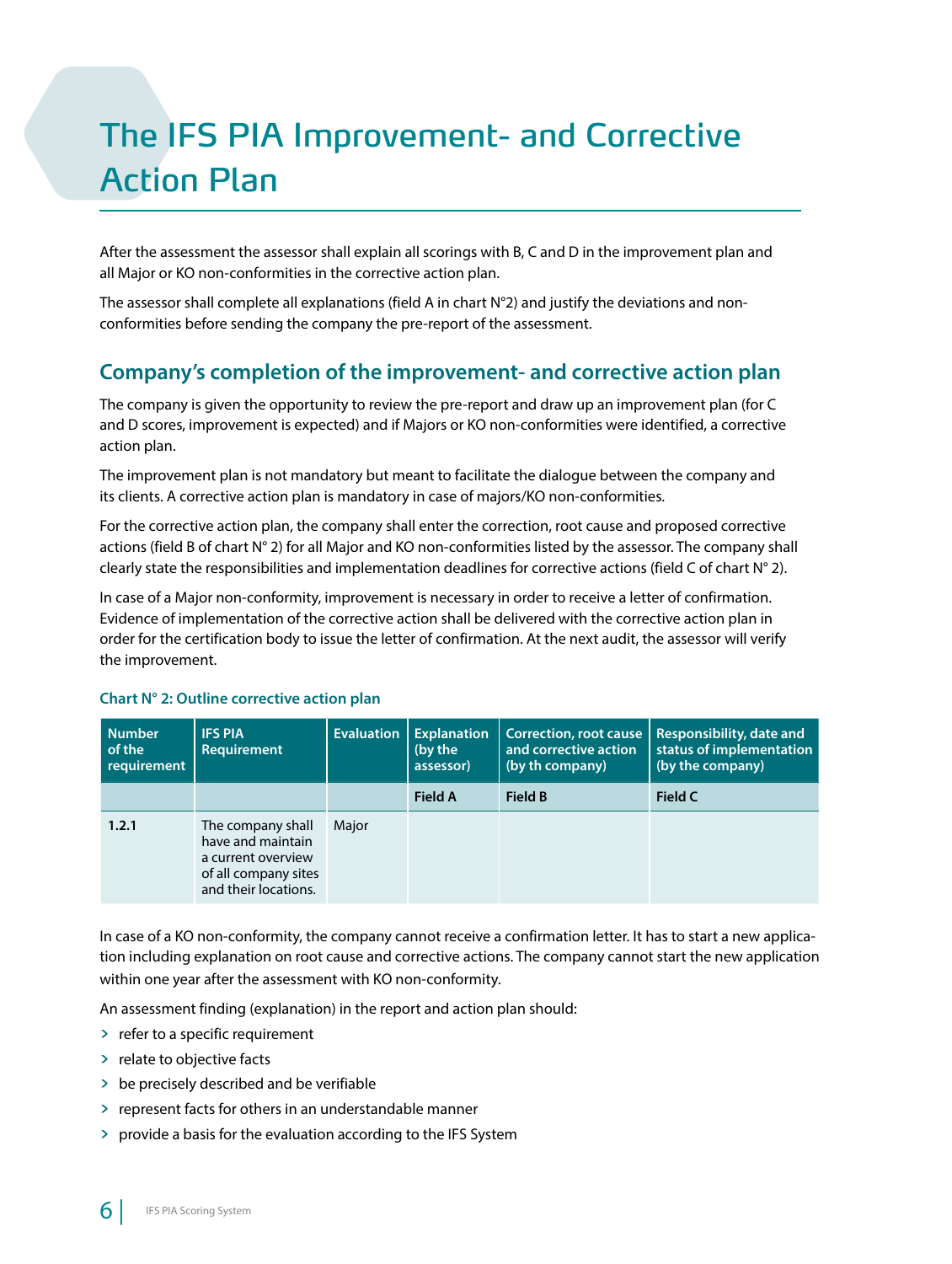By answering the questions "what, where, why and resulting effect" the assessor must give sufficient information within a described finding in order to have a clear picture of the situation found. IFS PIA Assessors are trained regularly to meet these expectations.

## Assessor validation of the action plan and adding the professional conclusion

The assessor or a representative of the certification body shall validate the relevance of the improvement plan and/or corrective actions before preparing the final assessment report.

Results of this review will be expressed in the professional conclusion of the assessor.

During the next IFS PIA Assessment the assessor will review the improvement plan and/or corrective action plan as part of the assessment time schedule.

The assessor shall add his/her professional conclusion to the final report of the assessment to make up the final score of the assessment.

### Assessment level and frequency

The IFS PIA Assessment can be passed in four (4) different levels. For each of these levels, there is a different assessment cycle.

For assessments in the meat sector, a separate assessment frequency applies due to the high vulnerability to fraud (see chart N°3).

#### **Chart N° 3: Assessment frequency**

| <b>Assessment level</b>                                            | <b>Assessment frequency</b>              | <b>Assessment frequency</b><br>for the meat sector                                                    |
|--------------------------------------------------------------------|------------------------------------------|-------------------------------------------------------------------------------------------------------|
| <b>Higher level</b><br>Total score is $\geq 90\%$                  | Three (3) years to renewal<br>assessment | Two (2) years to renewal assessment                                                                   |
| <b>Medium level</b><br>Total score is $\geq 70\%$ and $\lt 90\%$   | Two (2) years to renewal assessment      | Two (2) years to renewal assessment                                                                   |
| <b>Foundation level</b><br>Total score is $\geq$ 50% and $\lt$ 70% | One (1) year to renewal assessment       | One (1) year to renewal assessment                                                                    |
| <b>Lower level</b><br>Total score is $<$ 50%                       | Six (6) months to renewal<br>assessment  | Six (6) months to renewal<br>assessment                                                               |
|                                                                    |                                          | Note: the new assessment within 6<br>months is not applicable in the first<br>year after publication. |